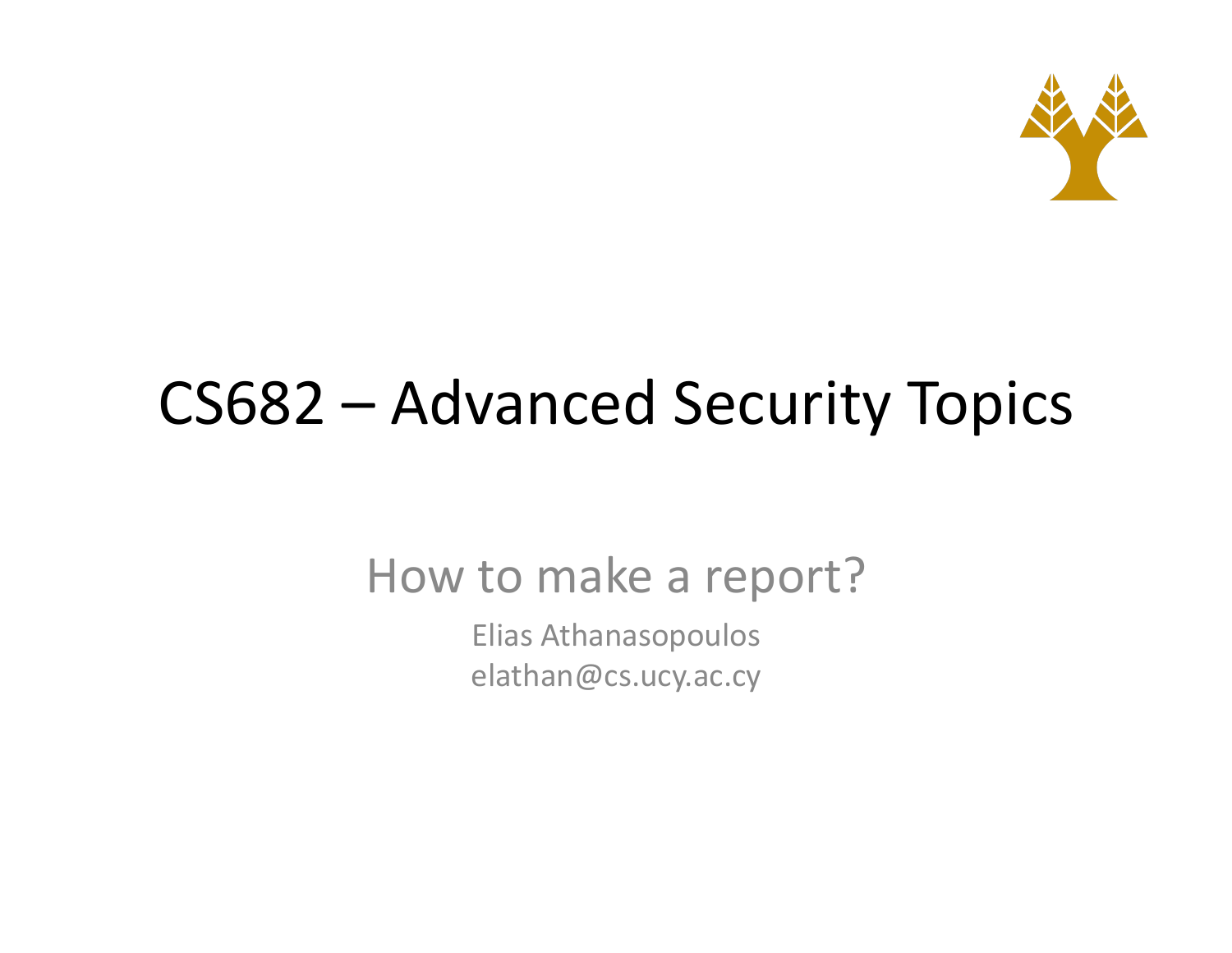# **Report Overview**



- Once your presentation is done, you need to submit a report
- You have two weeks to submit the report
	- $-$  If there is no deadline, the report is submitted late, and it is incomplete
- The report is graded, along with the presentation
	- $-$  20% of your overall grade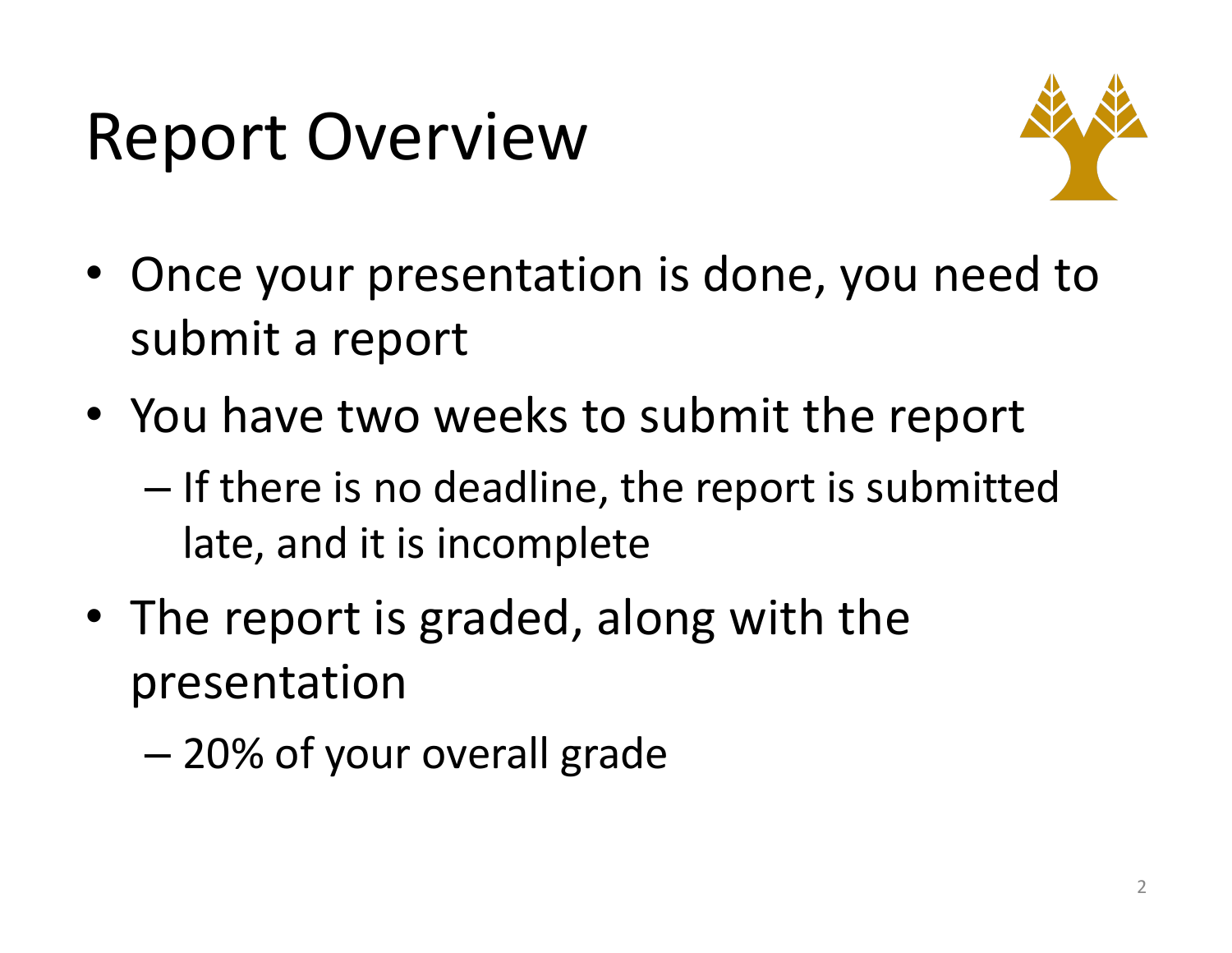# **Report Logistics**



- The report should be sent as a single PDF to
	- Antreas Dionysiou, adiony01@cs.ucy.ac.cy
	- No MS Word, no ZIP, just a *single PDF file*
- Additionally, send the PDF of your presentation  $-$  It is fine if you have one PDF per presentation
- The report will be uploaded and become public to the rest of the students
- The report must include the content of both papers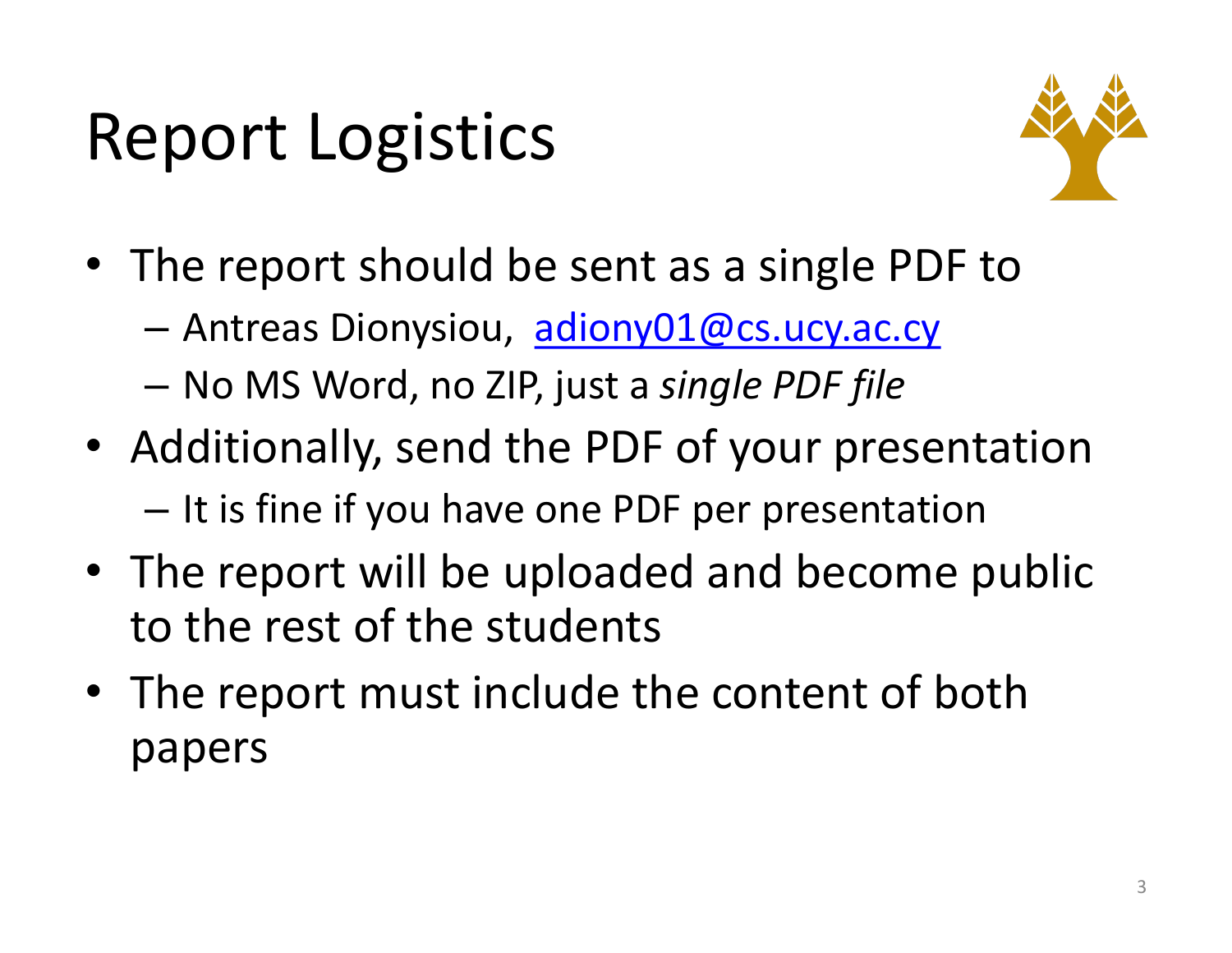# Report's Role



- All papers are the content you need to study for the final
- The report can assist you in studying *all* the papers
- The report **does not** substitute the papers
	- $-$  They are used as short summaries for making studying of the real paper, easier
- Reports may have errors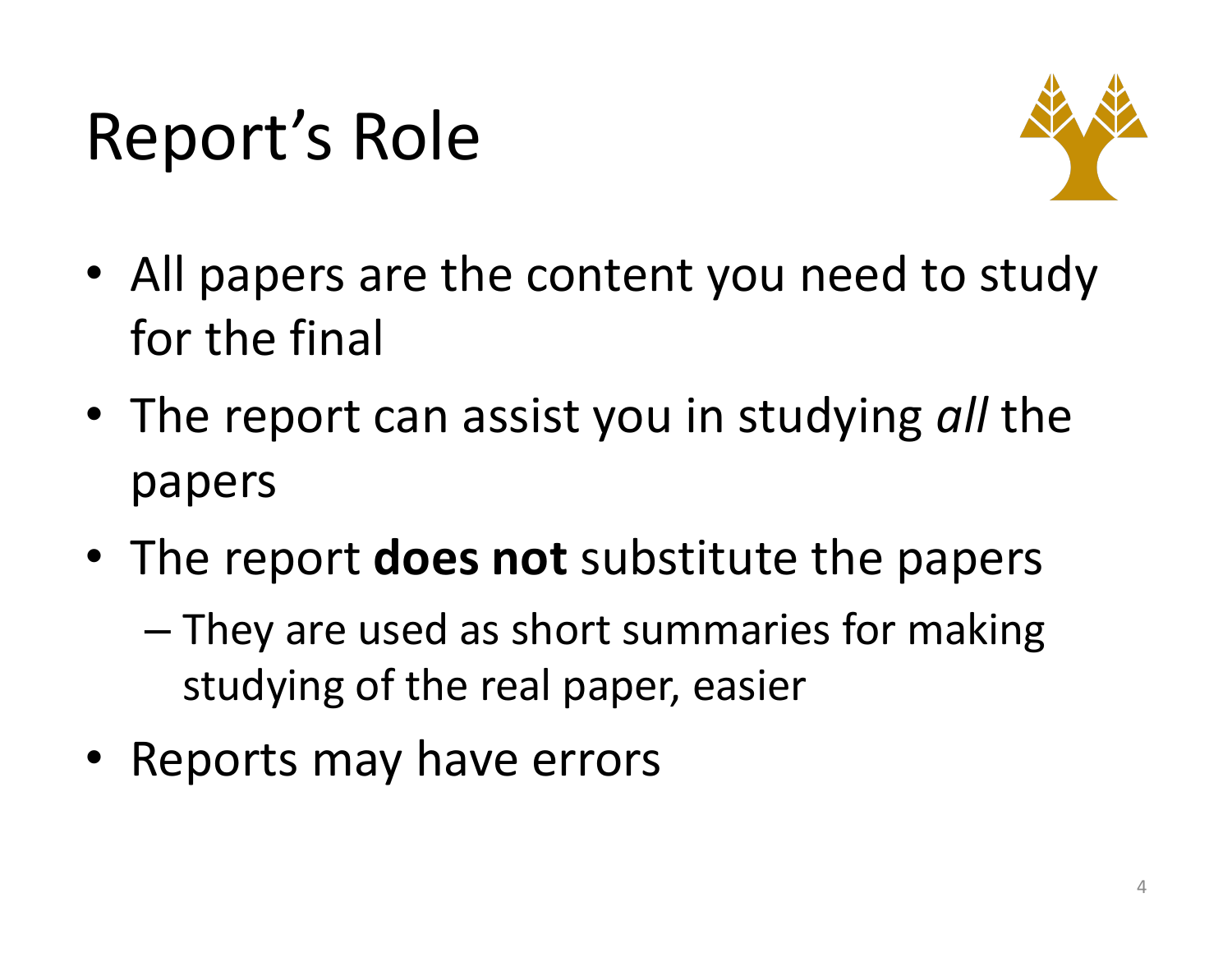# Common Questions



- Do we need to include both presentations? – Yes
- Do we need to put **everything** on the report? – No
- Is there a specific maximum length? – No
- Is there a specific structure?  $-$  No, but here is a recommendation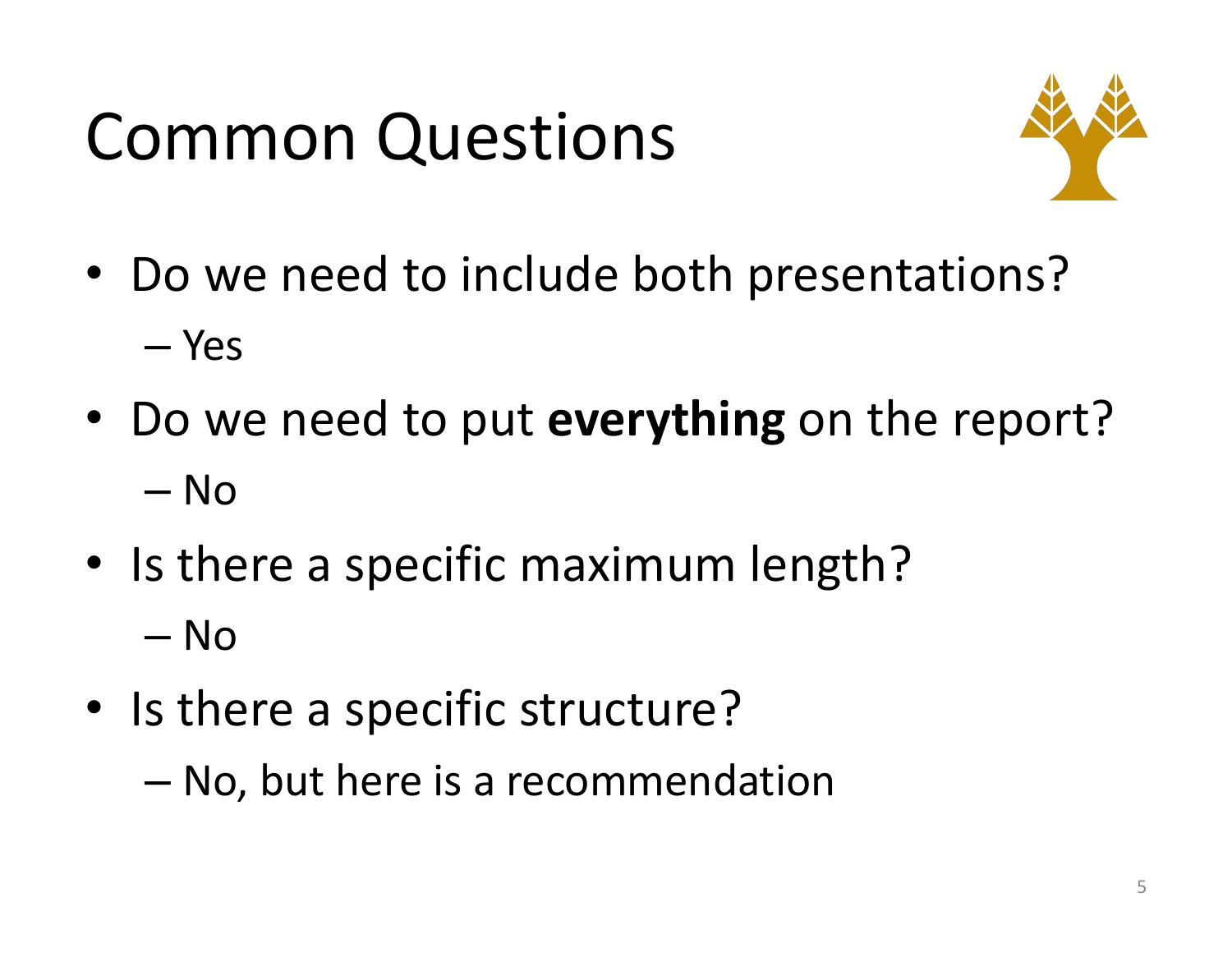### Report Structure



- Try to follow a similar structure with the paper  $-$  But in a much more compact form
- Recall the basic structure of a paper
	- Abstract/Introduction
	- Typical sections: Background, Related Work, Conclusion
	- Technical sections: Architecture, Implementation, Evaluation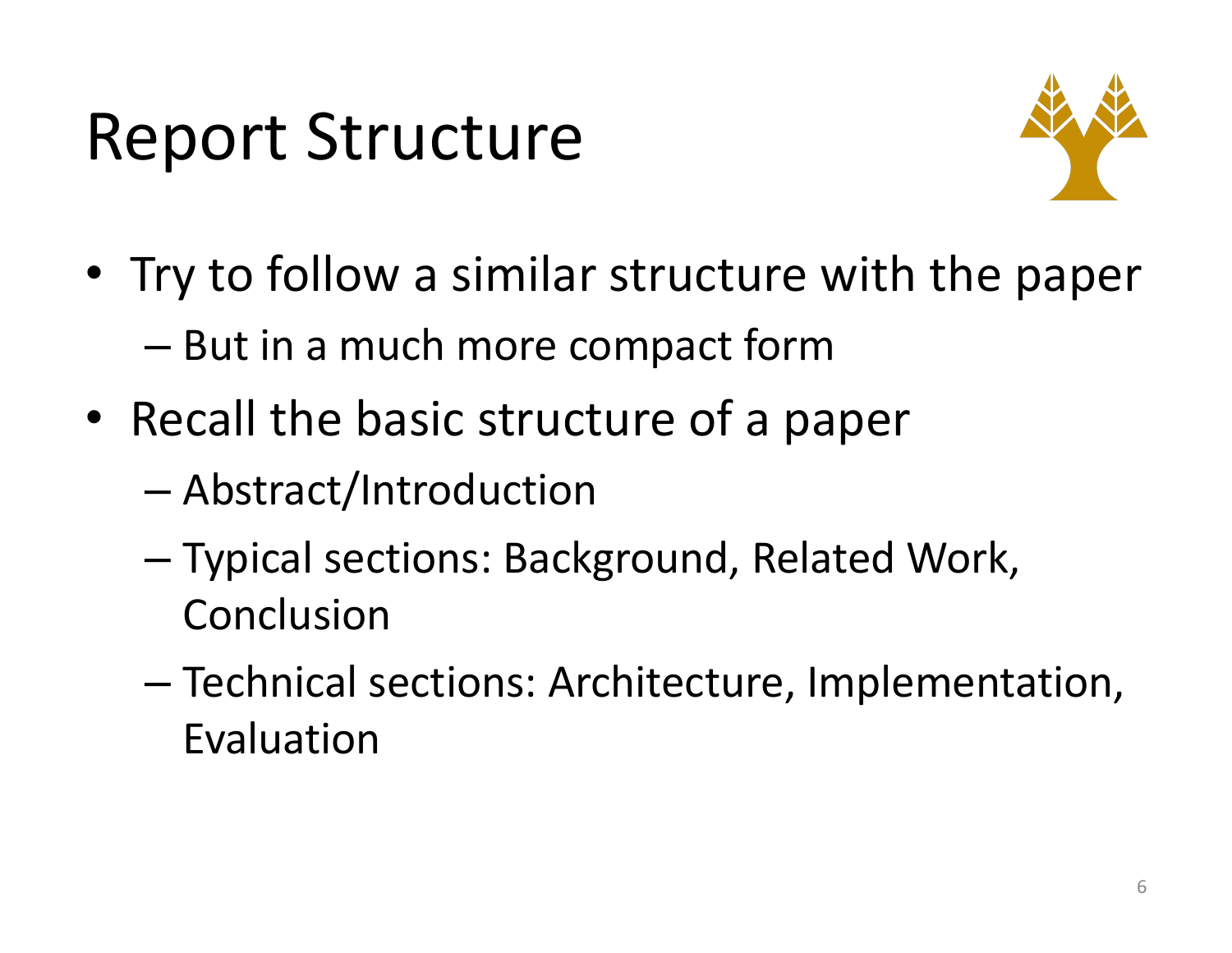# Recall Core Elements



- What is the research problem?
- Why this research problem is interesting?  $-$  What is the impact?
- Why this problem had not been solved, so far? – What are the challenges?
- Have others tried?
	- What is the very close related work?
- Contributions?
	- How this paper contributes to the solution?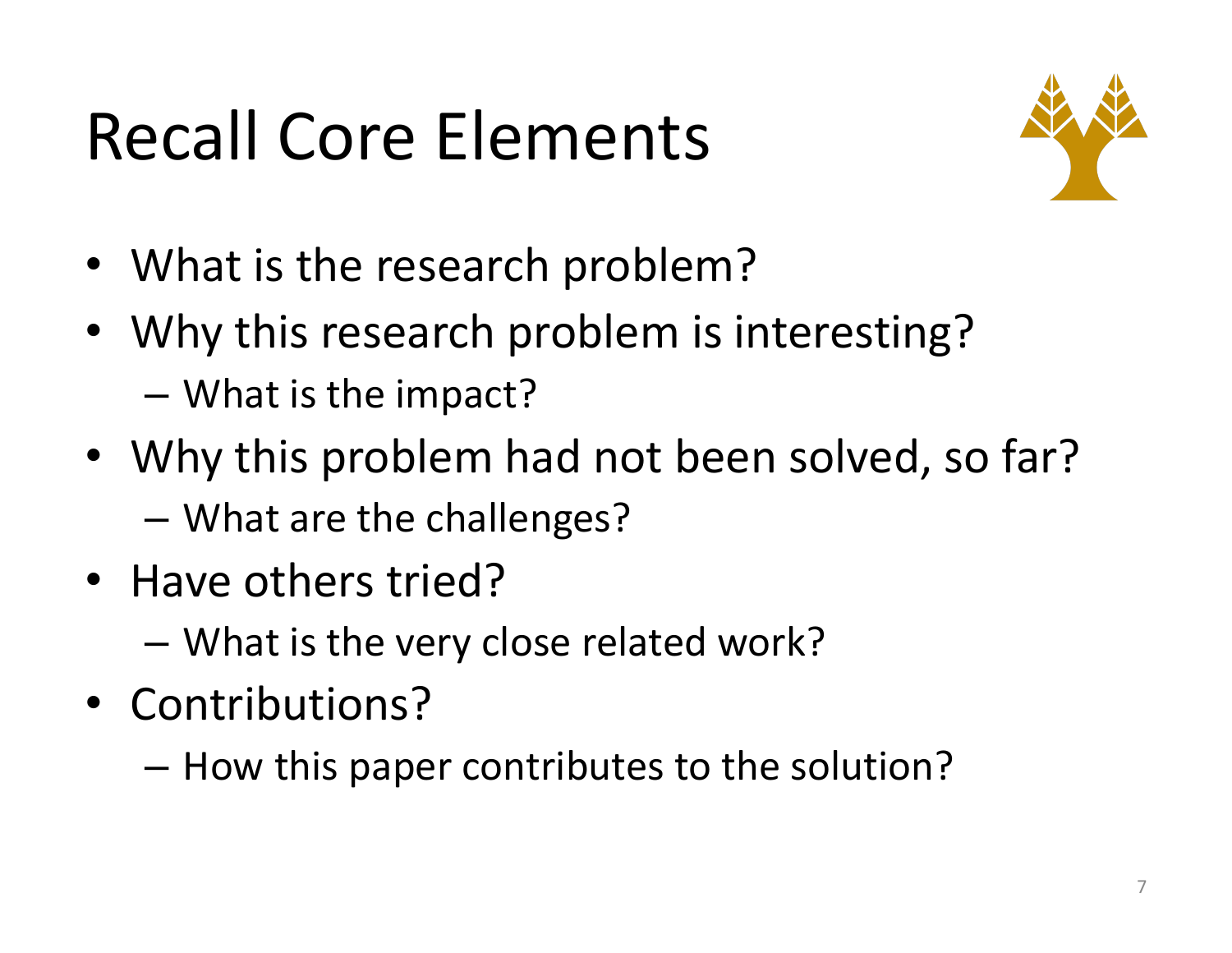# Simplicity



- Make sure you convey the basic idea of the paper(s) in a simple form
- Do not try to mimic the paper
	- $-$  It's not your paper, but you report on it
- You can combine both papers to simplify some overlapping material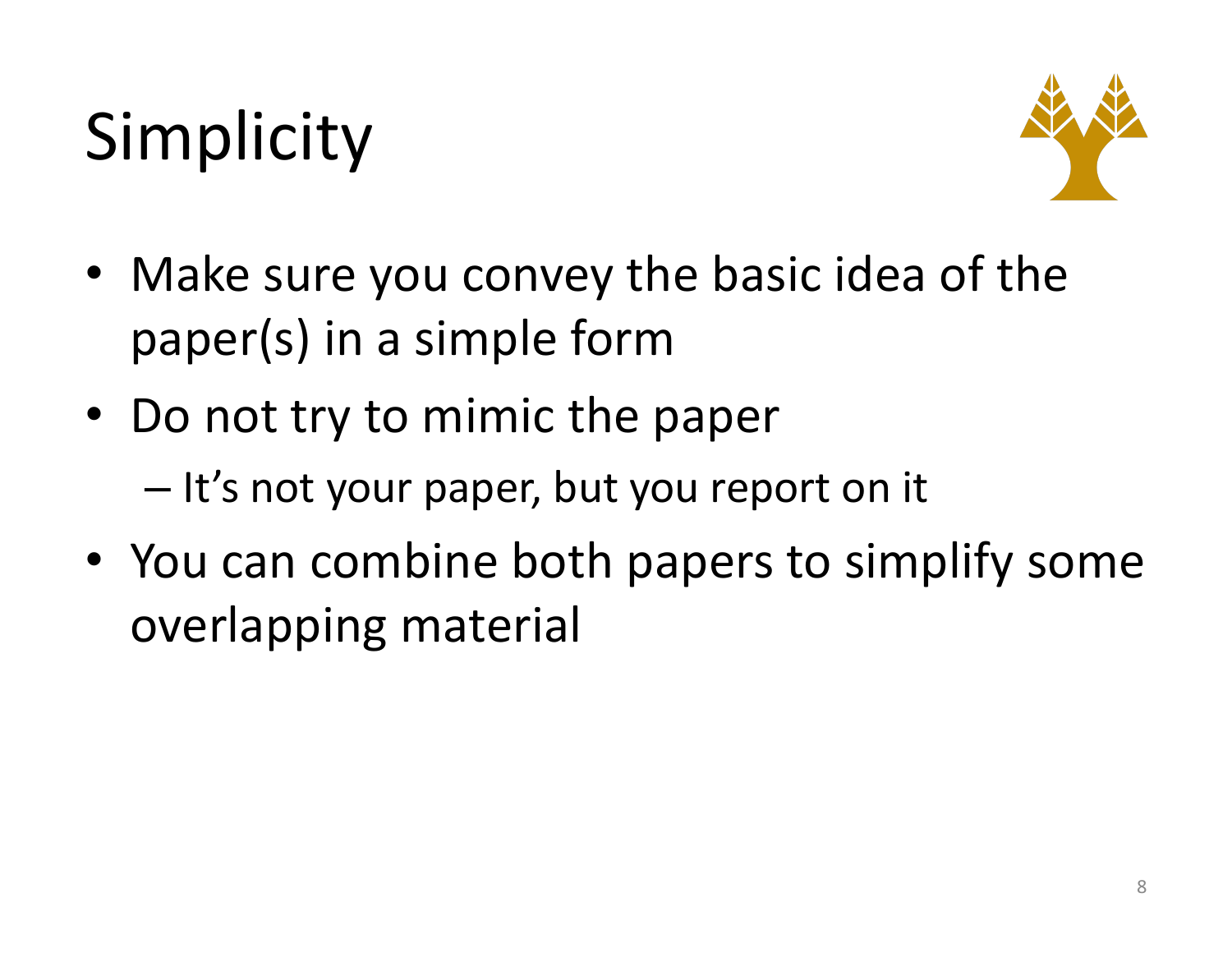# Technical Content



- Try to report the technical content in 1-2 pages, stressing just the core elements
- Do not include graphs/tables that can be found in the paper
	- Unless there is something very important
- Do not include a lot of technical details  $-$  People can read the paper for this